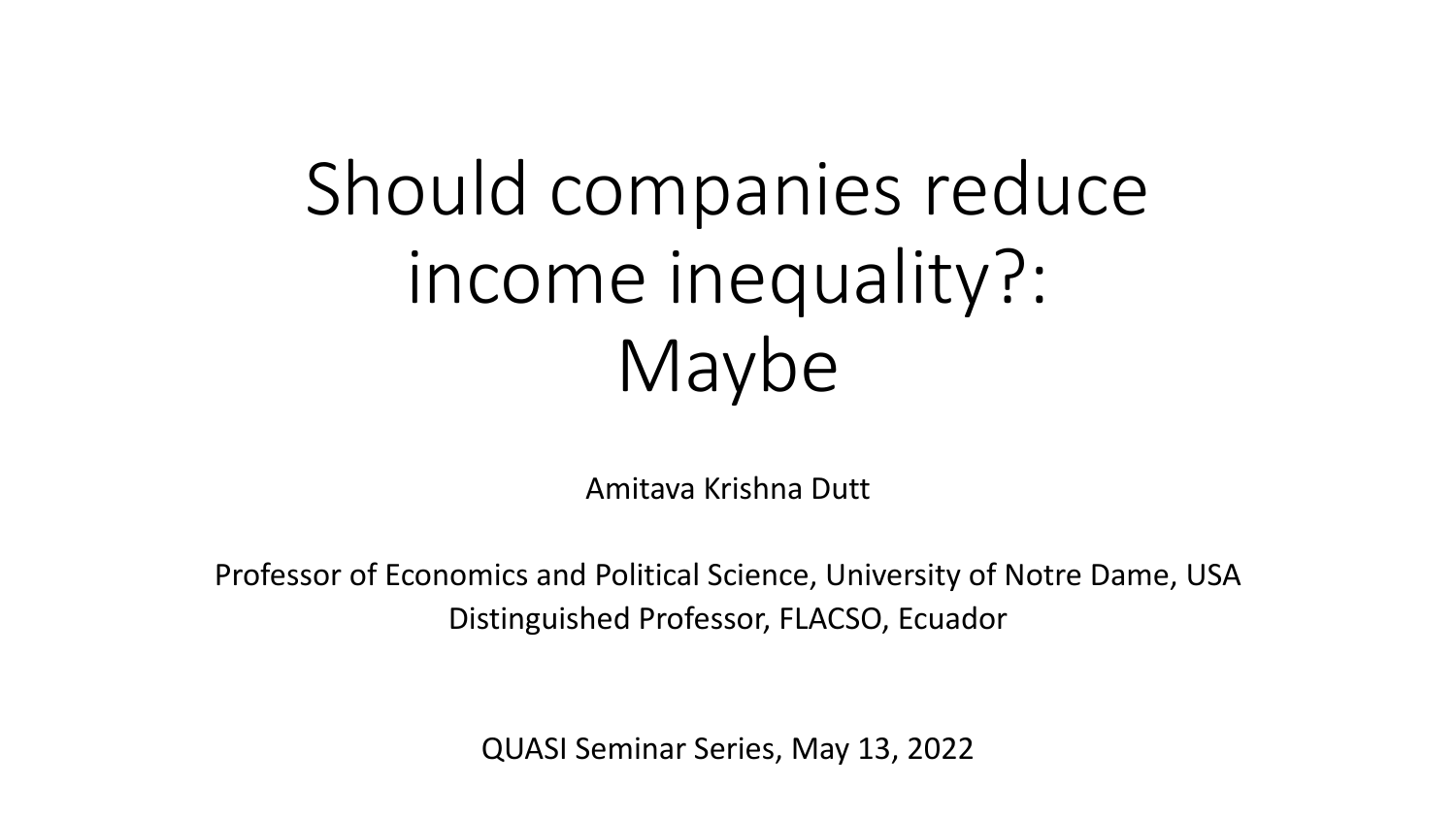# 1. Introduction

- •Income inequality needs to be reduced? – Yes
- •Should income inequality be reduced within companies  $? - Yes$
- •Should companies reduce it? Maybe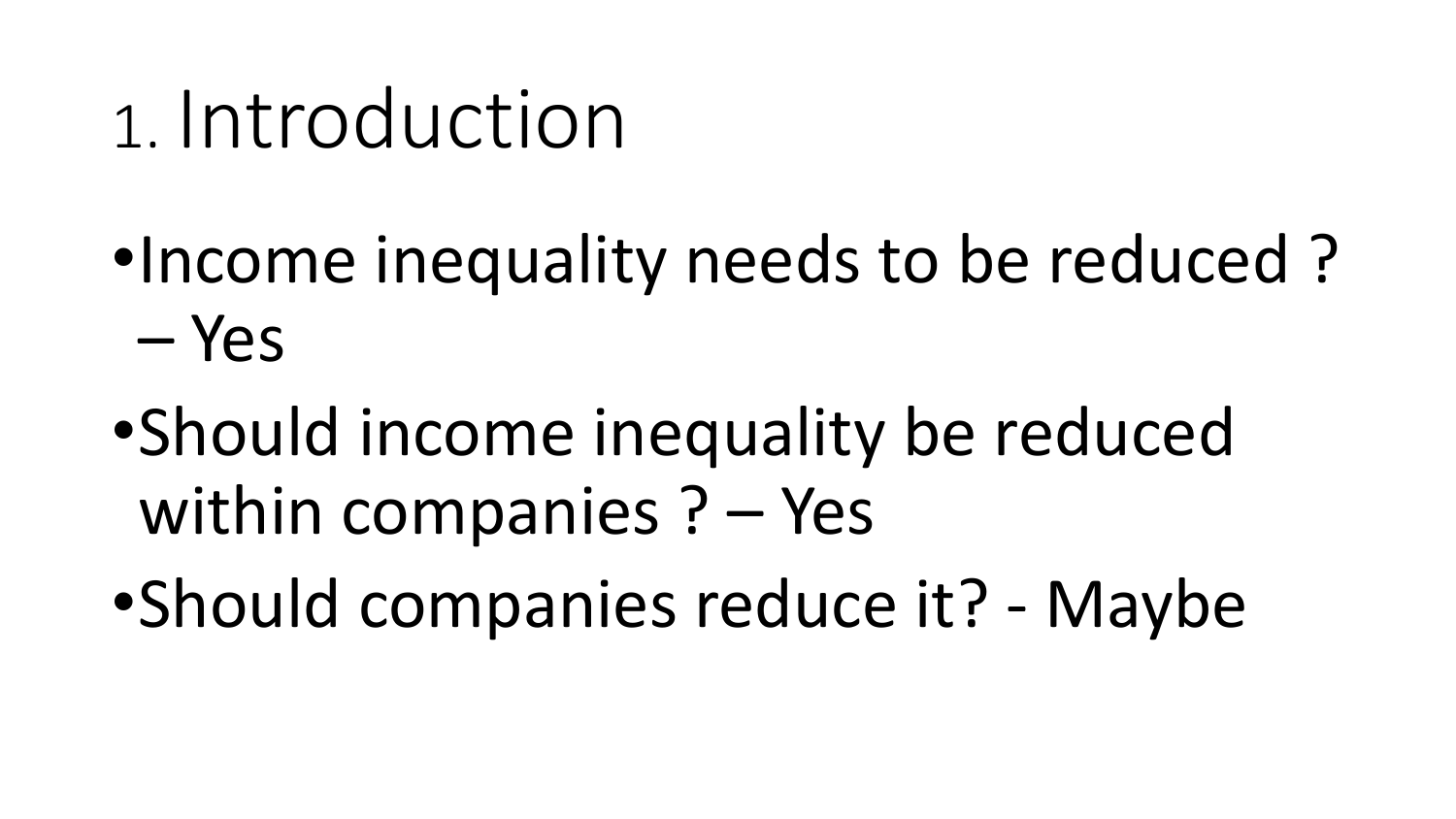## 2. Why does income inequality need to be reduced?

- Ethics, economics, politics, society, institutions; it is not at all clear what economic inequality and political inequality and also ethics and these other issues are not separable.
- Egalitarian perspectives
	- If income is an important indicator of resources, opportunities, status, esteem, income inequality needs t be reduced
	- Some misconceptions about sameness and diversity, or physical or other talents
- Consequentialist
	- Utilitarian, happiness
	- Social welfare based
	- Unemployment, growth, saving, investment, aggregate demand poverty (absolute and relative)
	- Supply and incentives supply of what? Incentives for what? Demand versus supply; innovations
	- Physical and mental health
	- Society and trust, conflict between class, race, gender
	- Crime, violence, white collar crime,
	- Politics, money and corruption, and democracy authoritarianism
	- Environment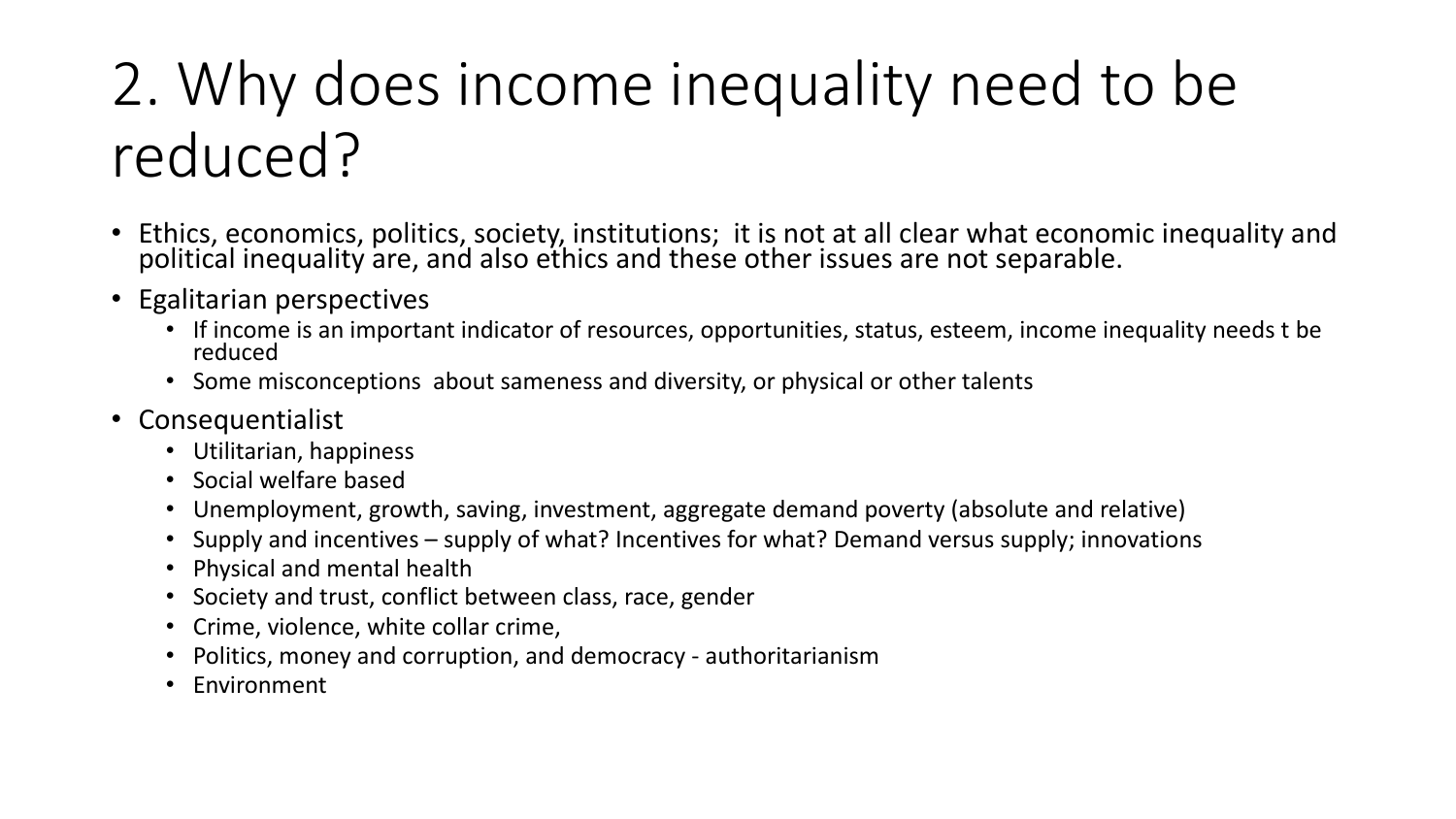### 2. Why does income inequality need to be reduced? Cont.

- Desert  $-$  relates also to the causes of inequality
	- Just deserts contribution, reward, input, output
	- Motivations, ability problematic, vague, depends on what?
	- Buchanan on effort, choice, luck and birth also problematic
		- Effort on what? Choice of what? "Value" creation. Rent extraction. Laws versus ethics; unequal justice. Scratching each other's back, "loyalty", how is evaluation done within institutions?
		- Not independent effort-success (genes)-more effort birth, parental guidance, social relations, choices, effort, success
		- Cannot separate individuals from group contributions. Trying to claim own contribution some are better at that
		- Uncertainty  $-$  problem with insurable risk about luck
		- Power, relation and systemic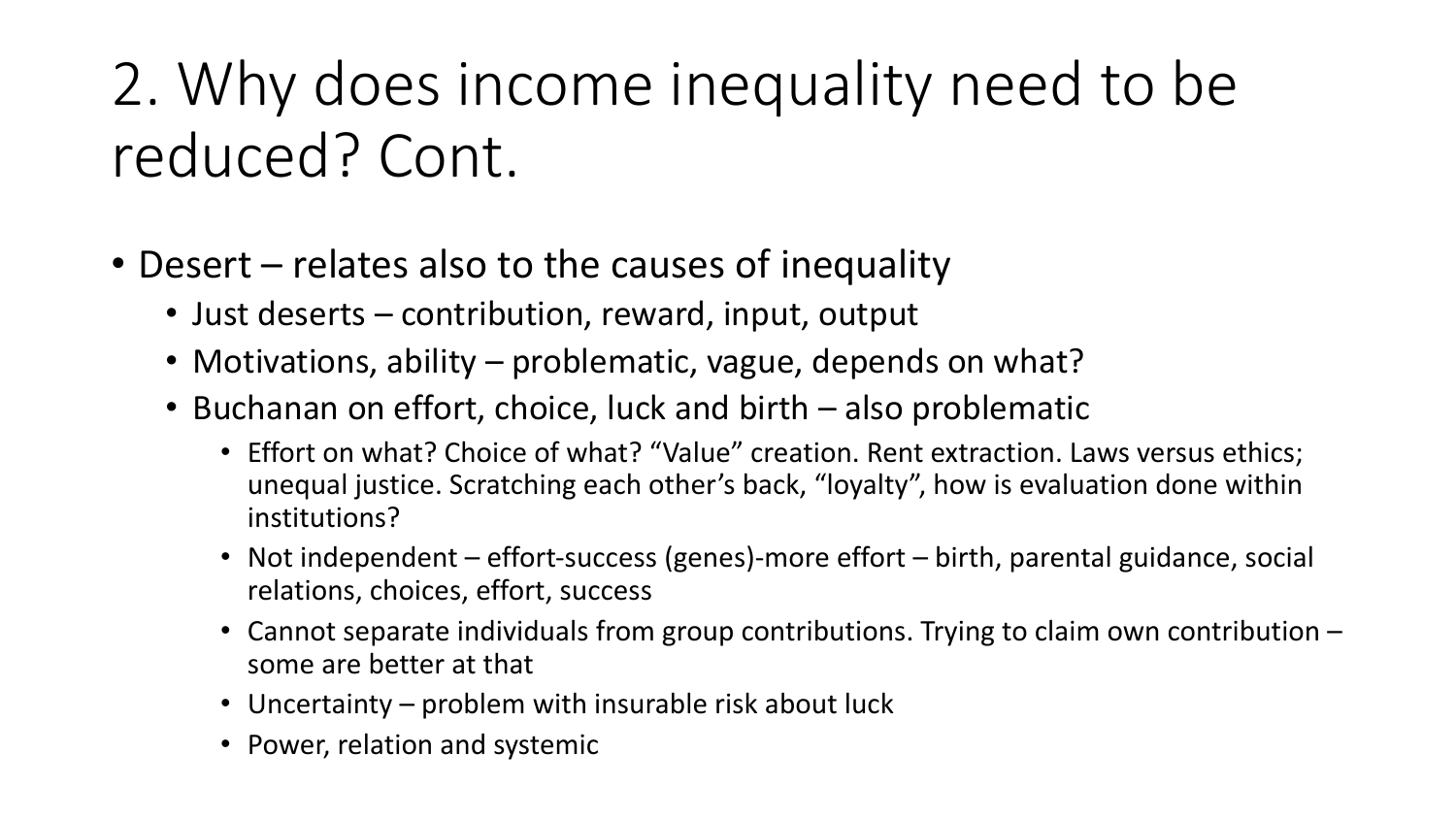## 2. Why does income inequality need to be reduced? Cont.

- Freedom and Rights
	- Free choice? Voluntary choice? Rights respected?
	- Positive and negative rights and freedoms? Example of property rights and food
	- Do market freedoms enhance freedom?
	- The state restricts freedom or enhances it?
	- Conflict between different rights and freedoms, between different people
- Effect on moral values of people (different from consequentialism in the usual sense)
	- Greed, avarice, selfishness, corruption of power, using others, loss of self-awareness or feelings of worthlessness, narcissism, self-delusion – what one is, versus what one has –<br>money, power
	- Resentment, envy, exclusion, demeaning, blame, aspirations, loss of self respect, dignity
	- Warping of incentives and motives, judge everything with money, quantity, quality? Often doesn't work in its own terms, loss of self-reported happiness, even forgetting morals and<br>ethics
	- Psychological distance and lack of compassion for others, for anything but oneself, no self at all'but a hedonic self-centered automaton